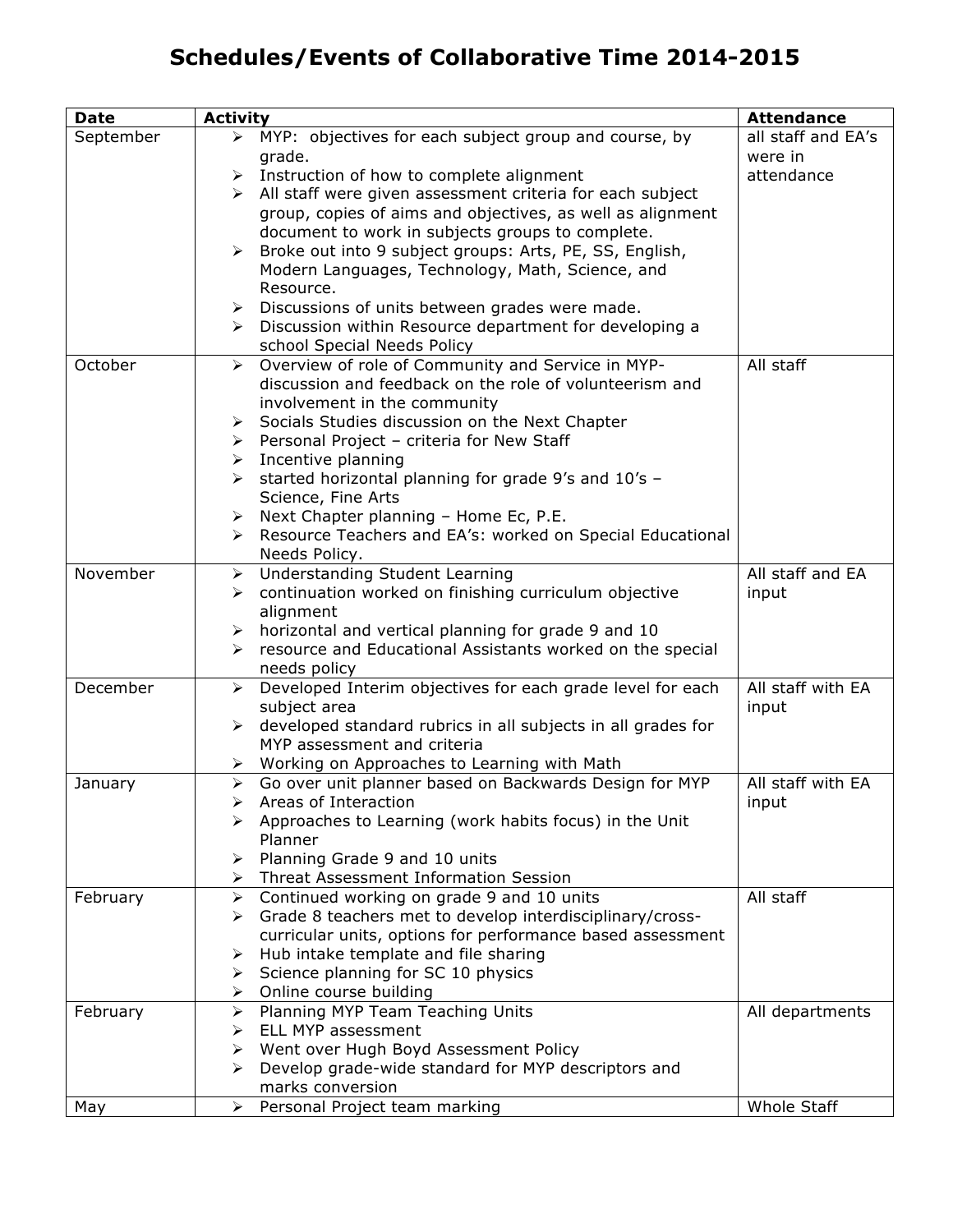## **School Initiatives/Focus during Collaborative Time 2014-2015**

What particular events/curricular areas, etc. did we focus on? Why? Was it successful? How do we know?

| <b>School</b><br>Initiatives/<br><b>Focus for</b>                           | IV. Perceived Impact on Staff<br><b>Initiatives</b>                                                                                                                                                                                                                                                                                                                                                                                                                                                                              | V. Perceived Impact on Students                                                                                                                                                                                                                                                                                                                                                                                                                                                             |
|-----------------------------------------------------------------------------|----------------------------------------------------------------------------------------------------------------------------------------------------------------------------------------------------------------------------------------------------------------------------------------------------------------------------------------------------------------------------------------------------------------------------------------------------------------------------------------------------------------------------------|---------------------------------------------------------------------------------------------------------------------------------------------------------------------------------------------------------------------------------------------------------------------------------------------------------------------------------------------------------------------------------------------------------------------------------------------------------------------------------------------|
| 2014-15<br>1. School<br><b>Special Needs</b><br><b>Policy</b>               | $\triangleright$ staff has a definitive policy to<br>define the roles of counselors,<br>resource teachers, EA's,<br>teachers, etc. in supporting<br>students with special needs                                                                                                                                                                                                                                                                                                                                                  | awareness of school community<br>➤<br>for the needs of all students and<br>information is available to have<br>adaptations and more assistance                                                                                                                                                                                                                                                                                                                                              |
| 2. School<br>Language<br><b>Policy</b>                                      | development of language in all<br>$\blacktriangleright$<br>students; stated support for<br>mother tongue languages and<br>importance of maintaining first<br>Language.                                                                                                                                                                                                                                                                                                                                                           | maintain mother tongue language<br>$\blacktriangleright$<br>while developing skills in an<br>additional language<br>acknowledged importance of their<br>$\blacktriangleright$<br>first language by the school, and<br>actual support in place to support<br>maintenance of language                                                                                                                                                                                                         |
| 3. Horizontal<br>and vertical<br>planning of all<br>classes and<br>subjects | staff work together to develop<br>≻<br>common units<br>opportunities for<br>$\blacktriangleright$<br>interdisciplinary units<br>sharing of resources and<br>$\blacktriangleright$<br>eventually opportunities for co-<br>teaching due to alignment of<br>grade alignments of units                                                                                                                                                                                                                                               | consistency of learning among<br>$\blacktriangleright$<br>subjects within their grade<br>understanding and awareness of<br>$\blacktriangleright$<br>the skills needed to build on each<br>other, and how each year<br>contributes to their knowledge and<br>learning.                                                                                                                                                                                                                       |
| 4. School<br><b>Assessment</b><br>and Academic<br><b>Policy</b>             | defined common assessment<br>≻<br>practices published for the<br>school community<br>$\triangleright$ differentiates purposes of<br>formative and summative<br>assessment in the classroom<br>defines academic honesty, its<br>➤<br>importance, and consequences<br>of violation of academic policy<br>inspires conversation and<br>$\blacktriangleright$<br>learning within subject groups<br>and the entire staff<br>addresses differentiated learning<br>≻<br>practices to address strengths of<br>different kind of learners | understand how they will be<br>$\blacktriangleright$<br>assessed in their subjects<br>commonalities in assessment<br>practices among teachers in their<br>grades<br>assessment practices focused on<br>➤<br>student strengths and expanding<br>their repertoire of showing their<br>learning<br>understand from the beginning of<br>their high school career the<br>importance of academic honesty,<br>and consistency in what it is and<br>how it is dealt with in the school<br>community |
| 5. Common<br>units across<br>subjects and<br>grades                         | consistency of learning from<br>≻<br>class to class, teacher to teacher<br>in each grade<br>opportunities to share<br>≻<br>resources, ideas, assessment<br>practices, learning strategies<br>focused planning with the final<br>≻<br>end in mind<br>$\triangleright$ work with teachers in other<br>departments to connect the<br>classroom experience to the real<br>world                                                                                                                                                      | consistency across subjects and<br>➤<br>grades<br>$\triangleright$ reinforcement of fundamental<br>concepts across subject areas<br>interdisciplinary application of new<br>$\blacktriangleright$<br>skills<br>application of acquired knowledge<br>➤<br>and skills in interdisciplinary areas                                                                                                                                                                                              |